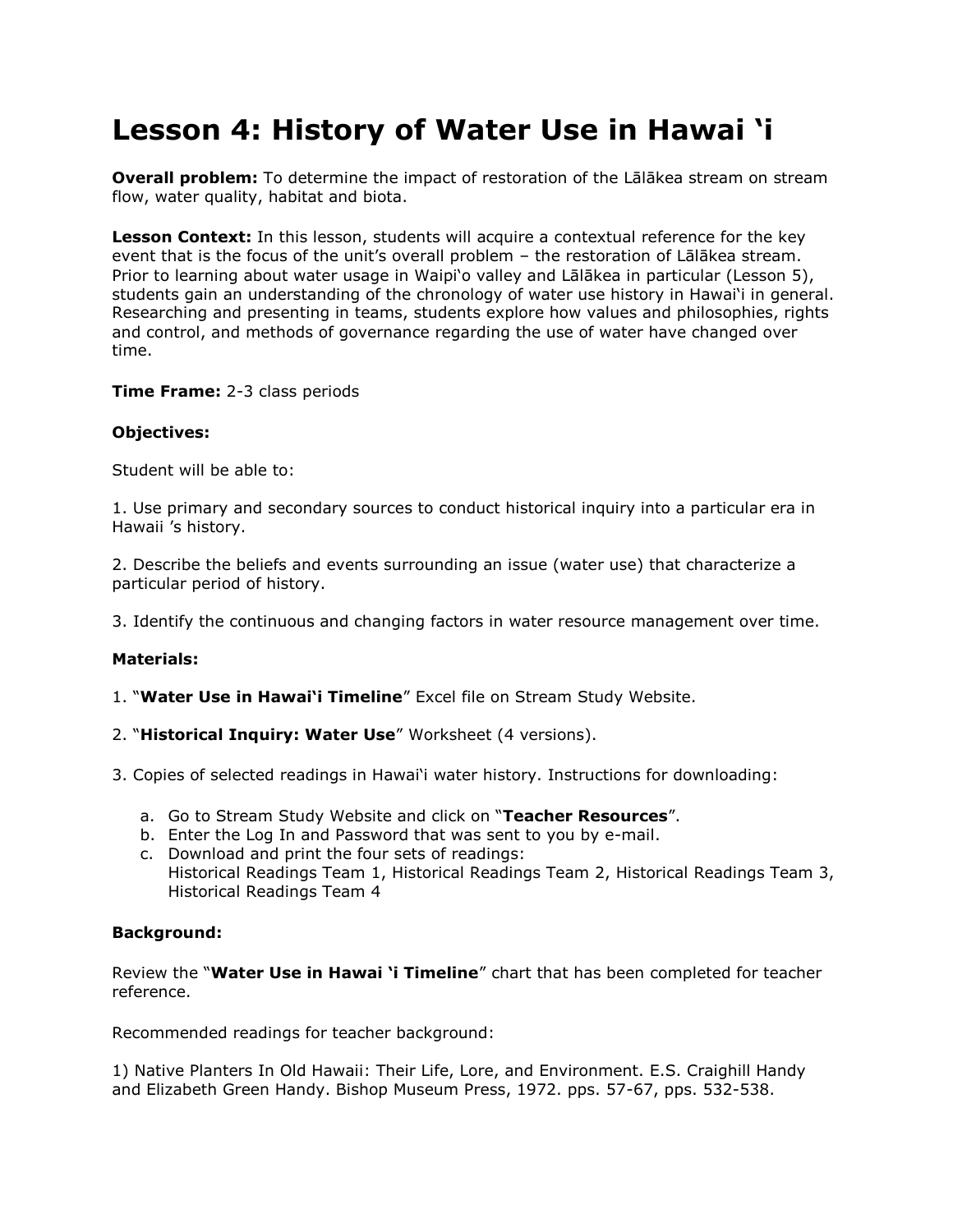2) Sugar Water: Hawaii"s Plantation Ditches. Carol Wilcox. University of Hawaii Press, 1996.

3) Water and the Law in Hawai "i. Lawrence H. Miike, M.D., J.D. University of Hawaii Press, 2004.

4) Environment Hawai"i newsletter. Vol. 6, No. 2, August 1995. and Vol. 7, No. 3, September 1996.

### **Procedure:**

- 1. Conduct a brief discussion in which the students identify the circumstances that form the basis of the Lālākea Stream Study (stream was diverted, now being restored), recapping what they learned in Lesson 2.
- 2. Ask students to consider this quote from Mark Twain:

"In the West, whiskey's for drinkin', water's for fightin'."

What makes water such a precious resource? Why is it disputed over?

- 3. Inform the students that they are now going to act as historians to develop a chronology (sequence) of the history of water use in Hawai "i. Using primary and secondary sources, each team will research a period in history, record their results, and then develop a presentation about that historical period.
- 4. Divide the class into four teams and assign each team to research one of four major periods of Hawaii 's water use history:
	- a. Pre-Settlement (Before A.D. 500)
	- b. Traditional Hawaiian (1780"s and Pre-Western Contact)
	- c. Rise of Sugar (1800"s)
	- d. Decline of Sugar (Late 1900"s to Present)
- 5. Give each team a copy of the "**Historical Inquiry: Water Use**" Worksheet that pertains to their historical period.
- 6. Give each team the set of "**Historical Readings**" that pertain to their historical period.
- 7. Ask the student teams to each conduct historical research about their time period using primary and secondary sources as described on their worksheet. They may assign tasks to individual team members, including reading articles and conducting oral interviews.
- 8. Refer students to **historical photos of diversions, ditches and tunnels** that can be found in the Student Resources page of the Stream Study Website.
- 9. Ask teams to discuss their research results in depth, working as a group to complete each question on the worksheet. One team member should record the group"s answers on the worksheet.
- 10.Ask each team to fill in their answers on the chart, "**Water Use in Hawai'i Timeline**", which is available in "Student Resources" on the Stream Study Website.